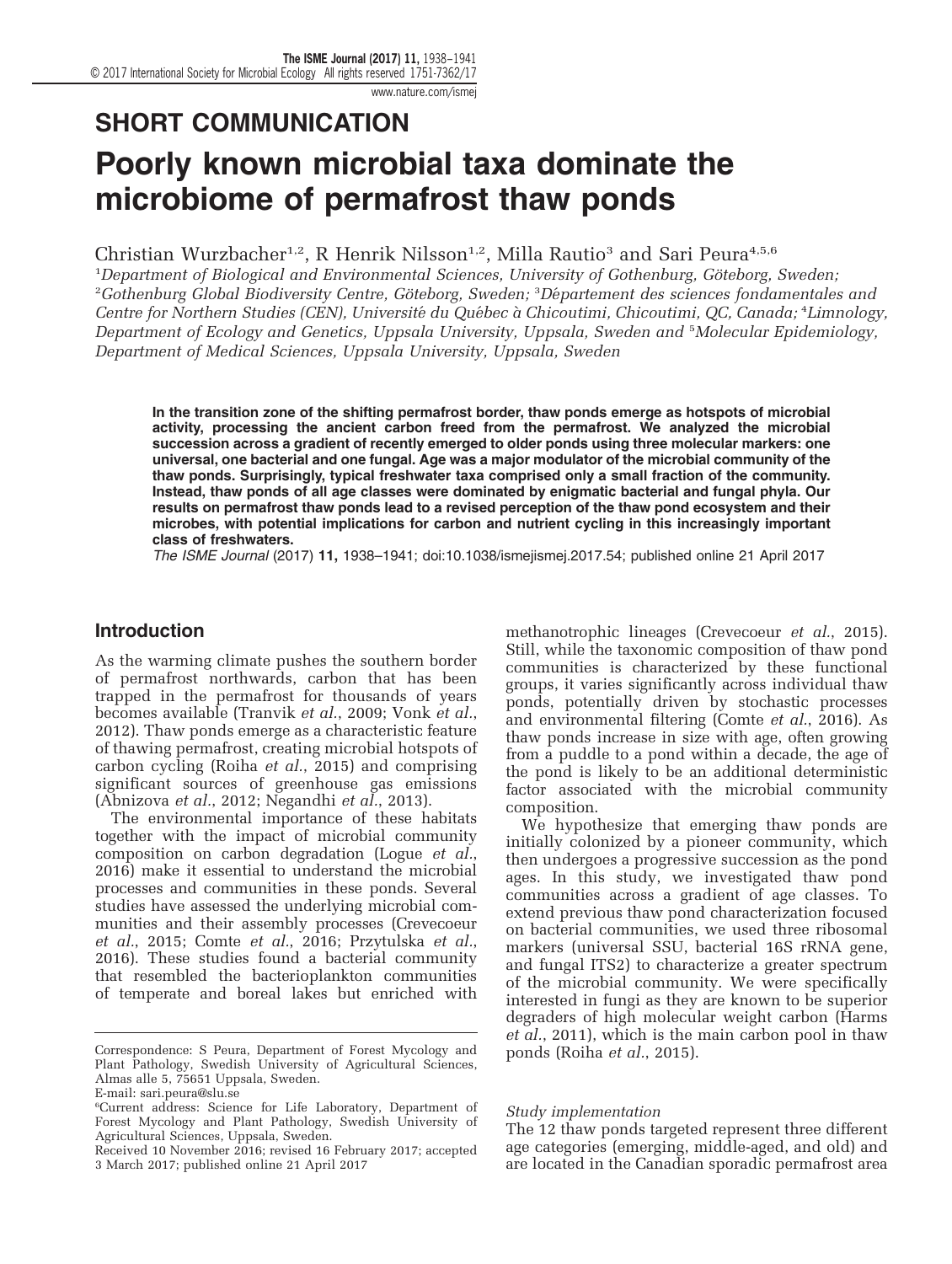Permafrost thaw pond microbiome C Wurzbacher et al

<span id="page-1-0"></span>

Figure 1 Study location and characteristics of the microbial communities. (a) Map of the thaw ponds. The emerging and middle-aged ponds are located around still existing palsa formations while the old ponds have replaced their respective palsas completely. Palsas are frost heaves containing permanently frozen ice lenses, consisting of an ice core with overlying soil. At the study site, the height of palsas is up to 3 m. Colors depict different age groups, and asterisks indicate ponds that we sampled also vertically. (b) Two-dimensional NMDS (stress = 0.11) showing the beta-diversity within the ponds with shapes illustrating pond age and colors sampling depth. Both age and depth were found to influence the universal community assembly (Adonis,  $R^2 = 0.25$ ,  $P < 0.001$  (for age, excluding hypolimnion samples) and  $R^2 = 0.20$ , P<0.001 (for depth)). (c) Universal, (d) bacterial and (e) fungal community composition in the epilimnia of ponds representing different stages of succession. The composition is shown at the phylum level for bacteria and fungi and at the domain level for the universal community, except that fungi have been separated from Eukaryota due to their central role in the study. For bacteria, the group 'Other' is the sum of phyla containing less than 0.1% of the total community. For the bacterial and universal communities also the taxonomic composition in the hypolimnion of the old ponds is shown. The hypolimnion is the anoxic bottom layer present only in the old ponds. A more detailed taxonomic overview can be found in Supplementary Figure S3.

1939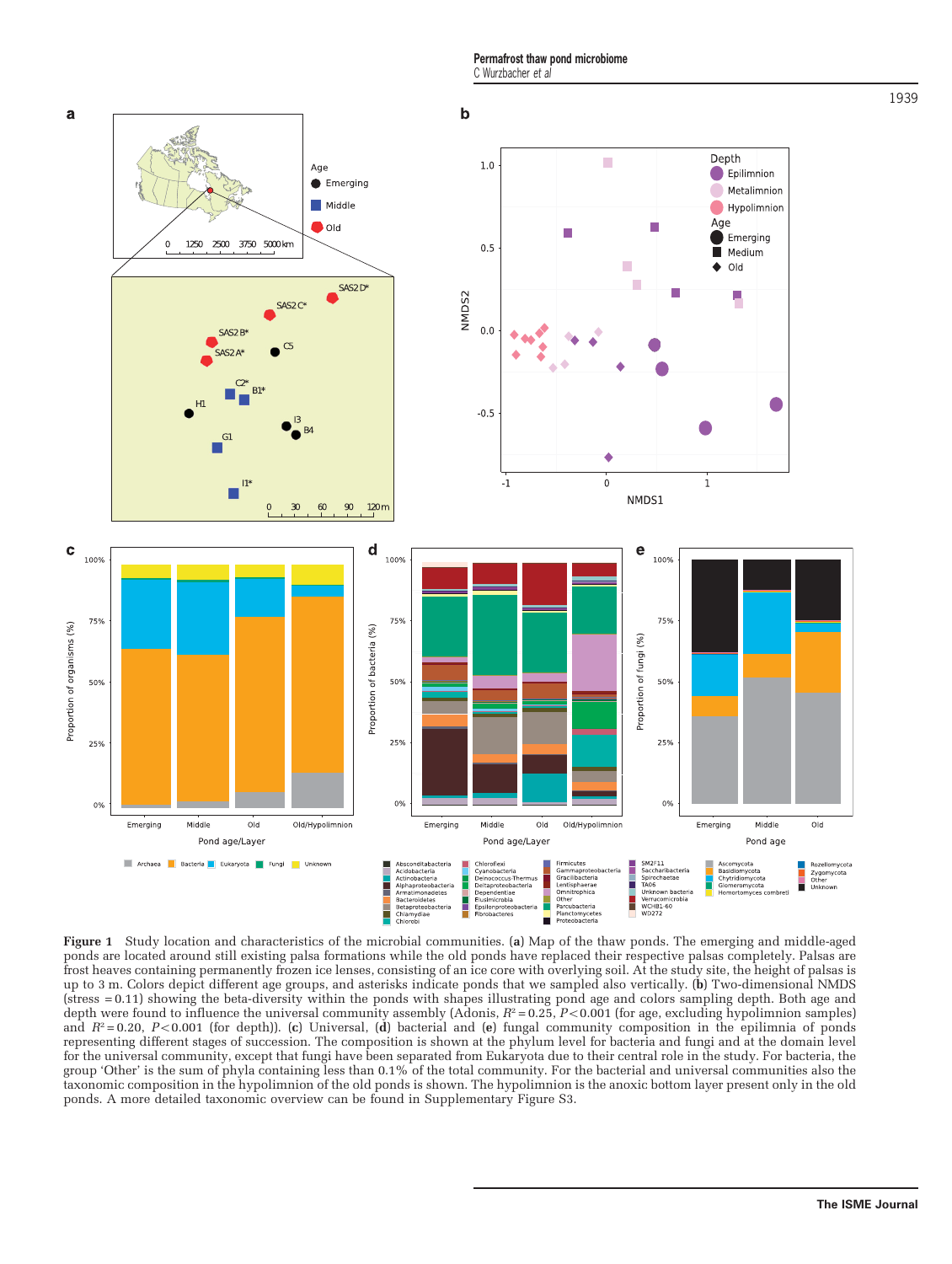Permafrost thaw pond microbiome C Wurzbacher et al

([Figure 1a,](#page-1-0) Supplementary Methods). The ponds were also sampled vertically according to their thermal stratification (oxic epilimnion, transition zone (metalimnion), and suboxic/anoxic hypolimnion). We extracted DNA from water samples concentrated on 0.22 μm filters and PCR amplified and sequenced three ribosomal markers (the universal V6-8 region, the bacterial V4 region, and the fungal ITS region; Supplementary Methods). We also measured a set of indicators for carbon quantity and quality; and methane and carbon dioxide concentration (Supplementary Figure S1, Supplementary Methods).

#### Results and Discussions

The emerging thaw ponds were significantly different from the older ponds in their environmental parameters. In particular, they differed in their lower  $pH$  and higher concentration of dissolved  $CO<sub>2</sub>$ , dissolved organic carbon (DOC), refractory carbon, and total nitrogen. Although the methane concentrations were high in hypolimnia of the old ponds, epilimnetic methane was not significantly different between emerging and old ponds. (Supplementary Table S1, Supplementary Figure S1). The organism beta-diversity was significantly correlated with pond age ([Figure 1b;](#page-1-0) Adonis:  $R^2 = 0.25$ ,  $P < 0.001$ ). The successional progression of thaw ponds was also visible in the relative abundance of the taxonomic groups ([Figures 1c](#page-1-0)–e, Supplementary Figure S2; for a detailed inspection of taxonomic groups, see Supplementary Figure S3). Overall, bacteria constituted the most abundant microbial group followed by Eukarya and Archaea ([Figure 1d](#page-1-0)), both of which can be expected to account for important functional aspects at different depths in the ponds (for example, archaeal methane production at the bottom (Supplementary Figure S4); or algal primary production at the surface). The fungal community ranged between 1 and 3% of the total community and harbored typical freshwater lineages such as Chytridiomycota ([Figure 1e;](#page-1-0) [Monchy](#page-3-0) et al., 2011), but especially in the emerging ponds, which possessed the highest carbon loads, a large part of the community was composed of fungal lineages whose taxonomic resolution could not be resolved with certainty ([Figure 1e,](#page-1-0) Supplementary Table S1). In fact, around 25% of all fungi could only be assigned to kingdom level, and 9% of the fungal reads matched the enigmatic, undescribed fungal lineages identified by [Nilsson](#page-3-0) et al. (2016). In all the pond stages, both the universal and the bacterial markers identified members of candidate phylum Omnitrophica (candidate division OP3) and taxa from the 'candidate phyla radiation' (CPR, [Brown](#page-3-0) et al., 2015), in particular Parcubacteria (candidate division OD1) as dominant taxa. These phyla also exhibited the greatest alpha-diversity (Table 1). Typically, these candidate phyla are found in anoxic environments

The ISME Journal

Table 1 Diversity measures of the total bacterial community in the ponds, excluding hypolimnion samples, representing different phases of the succession (in italics,  $\pm$  standard deviation), median of all phyla, and the median diversity of each individual phylum

| Phylum/age class      | <i>Inverse Simpson</i> | Pielou's evenness |
|-----------------------|------------------------|-------------------|
| All ponds             | 66.1                   | 0.70              |
| Emerging              | $56.9 \pm 44.9$        | $0.75 \pm 0.07$   |
| Middle-aged           | $87.8 \pm 55.9$        | $0.80 \pm 0.05$   |
| blO                   | $87.8 \pm 79.0$        | $0.79 \pm 0.08$   |
| Median of all phyla   | 11.6                   | 0.80              |
| Actinobacteria        | 6.9                    | $0.67*$           |
| Alphaproteobacteria   | 11.7                   | $0.66**$          |
| <b>Bacteroidetes</b>  | 8.7                    | $0.68*$           |
| Betaproteobacteria    | 6.0                    | $0.58***$         |
| Chlamydiae            | $34.6***$              | $0.87*$           |
| Chlorobia             | $1.7**$                | $0.42**$          |
| Cyanobacteria         | 3.0                    | $0.44***$         |
| Gammaproteobacteria   | 3.8                    | $0.52**$          |
| Omnitrophica          | $32.8**$               | 0.82              |
| Parcubacteria         | $75.9***$              | 0.83              |
| Planctomycetes        | $25.8***$              | $0.89*$           |
| <b>SM2F11</b>         | $5.0**$                | 0.73              |
| Unclassified Bacteria | $32.2**$               | 0.91              |
| Verrucomicrobia       | 9.9                    | $0.68**$          |

Only phyla that differ significantly from the median of all phyla are shown (two-sided Wilcoxon signed rank test). Phyla that are considered to be poorly known are highlighted in bold. The results have been corrected for multiple comparisons using Bonferroni correction, and statistical significance is indicated with asterisks; \*,  $< 0.05;$  \*\*,  $< 0.005;$  \*\*\*,  $< 0.0005$ .

(Peura et al.[, 2012; Wrighton](#page-3-0) et al., 2012; [Probst](#page-3-0) et al.[, 2016](#page-3-0)), and we can only speculate on their ecological roles in aerobic layers of thaw ponds. The previous thaw pond studies did not recover these poorly known lineages, but instead reported typical freshwater lineages as the dominant bacterioplankton ([Crevecoeur](#page-3-0) et al., 2015, Supplementary Figure S2). Some of the ponds studied here are the same as those examined in the earlier studies (here assigned SAS2 A-B, also sampled in the same season; for example, [Crevecoeur](#page-3-0) et al., 2015). This excludes geographical and seasonal variation as the primary cause for this discrepancy—leaving annual variation or methodological biases as explanations. For example, Rossi *et al.* [\(2013\)](#page-3-0) have speculated that previously used primers may have had mismatches within the candidate phyla. We analyzed primer matches in silico and could confirm mismatches of previous primers for at least Omnitrophica and Parcubacteria (Supplementary Table S2).

Although our study is somewhat restricted geographically and may not represent the complete circumpolar permafrost border, it shows that permafrost thaw ponds undergo a progressive succession over time with respect to both microbial community composition and the composition of carbon compounds. Given the observation that the carbon pool especially in the emerging and middle stages of pond development is dominated by carbon compounds of terrestrial origin (see HI- and FI-indices and CDOM concentration in Supplementary Figure 1), we hypothesize that the cryptic microorganisms are

1940